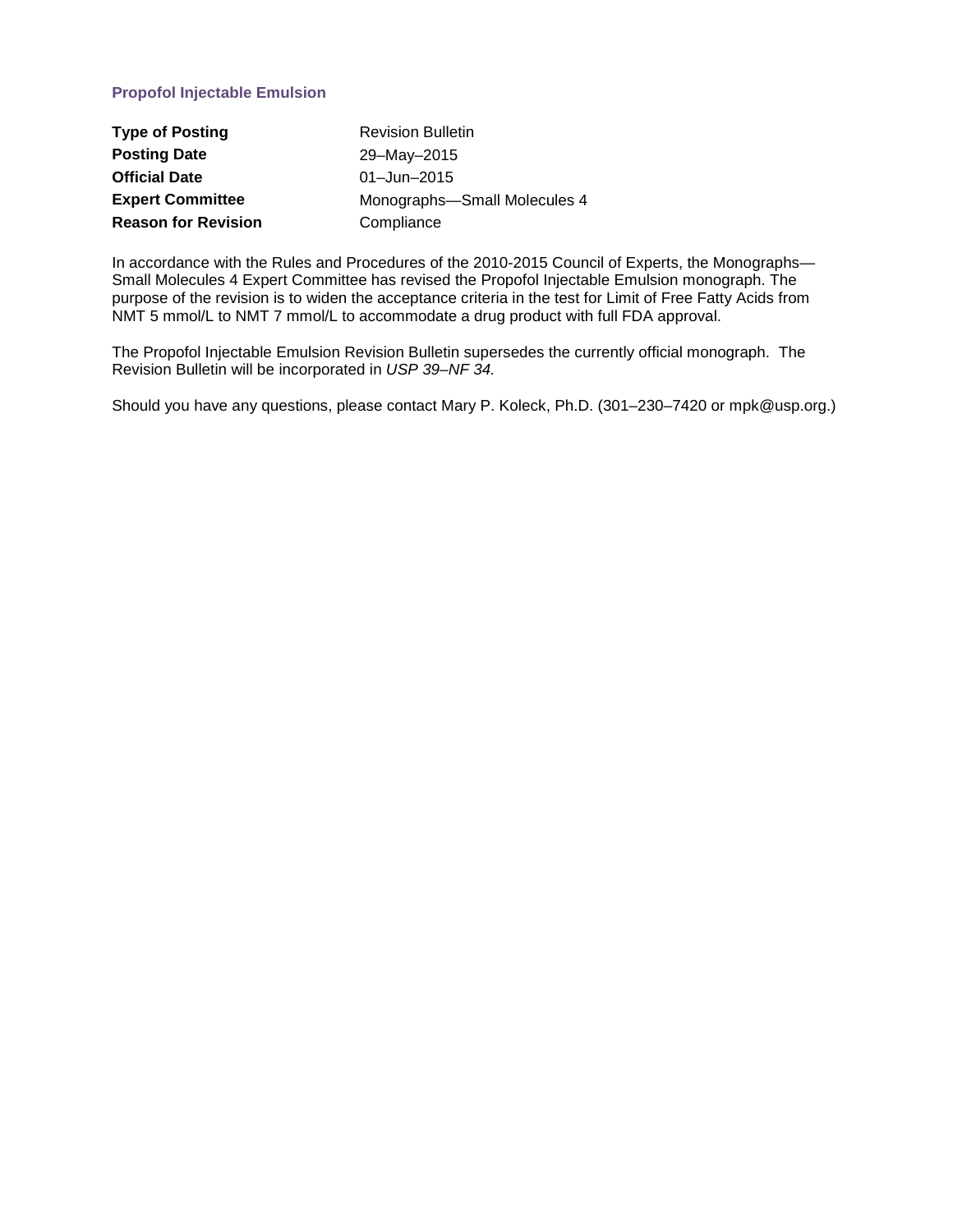# **Propofol Injectable Emulsion IMPURITIES**

**DEFINITION**<br>Propofol Injectable Emulsion contains Propofol in a 10% **Change to read:**  $(w/v)$  oil-in-water sterile emulsion. The aqueous component contains glycerol, a suitable antimicrobial agent, • **<sup>L</sup>IMIT OF FREE FATTY ACIDS** and Water for Injection. It contains NLT 90.0% and NMT [NOTE—To obtain a titer of sufficient sensitivity for the<br>110.0% of the labeled amount of propofol (C<sub>12</sub>H<sub>18</sub>O). It blank reagent, it is necessary to add stearic acid 110.0% of the labeled amount of propofol ( $C_{12}H_{18}O$ ). It contains a suitable emulsifying agent.

- A. ULTRAVIOLET ABSORPTION (197U) sion, equivalent to 10 mg of propofol, with isopropyl chloric acid." alcohol to 100 mL. Calculate the blank correction, *B*, in mmol/L:
	- **Medium:** Isopropyl alcohol
- **B.** The retention time of the major peak of the *Sample* Result = ( $NV_{TB}/V_B$ ) −  $N_{SA}$ *solution* corresponds to that of the *Standard solution*, as

### • PROCEDURE

- **Diluent:** Dilute 68 mL of water with isopropyl alcohol  $V_B$ to 1 L.<br> **Altergate:** Tetrahydrofuran and water (4:6)  $N_{SA}$  = concentration of stearic acid (mmol/L)
- **Mobile phase:** Tetrahydrofuran and water (4:6) *N<sub>SA</sub>* =  $N_{SA}$  **Analysis** (Marrow of USP Propofol RS in **Analysis Standard solution:** 0.8 mg/mL of USP Propofol RS in
- **Sample solution:** Transfer a volume of well-shaken In-<br>jectable Emulsion, equivalent to about 40 mg of propofol, to a 50-mL volumetric flask. Dissolve in and di- 0.05 N hydrochloric acid, then dilute with a solution lute with isopropyl alcohol to volume, and mix. The  $\hphantom{\text{u}^{\mathrm{u}}}\qquad$  of alcohol and water (45:20) to 60 mL. Titrate with
- **Chromatographic system**<br>
(See Chromatography (621), System Suitability.) endpoint, using a suitable electrode. **Mode:** LC
- 
- **Column:** 5-mm × 10-cm; 5-µm packing L1
- 
- 

- 
- 
- **Tailing factor:** NMT 1.5 shown above shown above **Relative standard deviation:** NMT 2% **Acceptance criteria:** NMT •7• (RB 1-Jun-2015) mmol/L

**Samples:** *Standard solution* and *Sample solution* **Diluent, Mobile phase, Calculate the phase, Calculate the assay** Calculate the percentage of the labeled amount of propofol (C **System suitability solution:** Dissolve quantities of USP <sup>12</sup>H18O) in the portion of Injectable Emulsion Propofol RS, USP Propofol Related Compound A RS, taken:

$$
Result = (r_U/r_S) \times (C_S/C_U) \times 100
$$

- 
- *r* = peak response from the *Standard solution* = concentration of USP Propofol RS in the
- $C_U$  = nominal concentration of propofol in the *Sample solution* (mg/mL)

**Acceptance criteria:** 90.0%–110.0%

contains a suitable emulsifying agent.<br>**Blank titration:** Weigh about 142.3 mg of stearic acid **IDENTIFICATION IDENTIFICATION into a 500-mL volumetric flask. Dissolve in and dilute A ULTRAVIOLET ABSORPTION**  $\langle 197U \rangle$ <br>
Wavelength range: 200–450 nm<br>
Standard solution: 100 µg/ml<br>
Standard solution: 100 µg/ml solution. Pipet 10 mL of the blank solution into a Standard solution: 100 µg/mL<br>**Sample solution:** Dilute a volume of Injectable Emul-<br>Analysis, beginning with "Add 0.5 mL of 0.05 N hy Analysis, beginning with "Add 0.5 mL of 0.05 N hydro-<br>chloric acid."

$$
Result = (NV_{TR}/V_B) - N_{SA}
$$

- 
- $N =$  concentration of the titrant (mmol/L)  $V_{TB} =$  volume of the titrant added between the first **ASSAY** and second inflection points for the *Blank*
	- *ittration* (mL)<br>= volume of the blank solution used for the

*Diluent* **Sample:** A volume of Injectable Emulsion, nominally

- equivalent to 100 mg of propofol<br>Transfer the *Sample* to a 100-mL beaker. Add 0.5 mL of<br>0.05 N hydrochloric acid, then dilute with a solution solution contains about 0.8 mg/mL of propofol. 0.05 M sodium hydroxide VS to a potentiometric<br> **Chromatographic system** endpoint, using a suitable electrode.
	- Calculate the free fatty acid content, in mmol/L:

**Detector:** UV 275 nm 
$$
R = (NV_T/V_S) - B
$$

- 
- **Flow rate:**  $2 \text{ ml/min}$  20 µL  $\frac{1}{20 \text{ µC}}$  *N* = concentration of the titrant (mmol/L)  $V_T$  = volume of the titrant added between the first **Injection volume:**  $20 \text{ µC}$  **Injection volume:**  $20 \text{ µC}$  **Injection volu**
- **System suitability**<br>
System suitability<br>
Sample: Standard solution<br>
Sample: Standard solution **Sample:** *Standard solution <sup>V</sup><sup>S</sup>* = volume of Injectable Emulsion used for the
- **Suitability requirements**<br>**Column efficiency**: NLT 1000 theoretical plates **analysis (mL)** analysis (mL) analysis (mL) calculated as **Column efficiency:** NLT 1000 theoretical plates  $B =$  blank correction factor (mmol/L), calculated as
	-

- **Analysis <sup>O</sup>RGANIC IMPURITIES**
- and USP Propofol Related Compound B RS in *Diluent* to obtain a solution with concentrations of 0.8 mg/mL of propofol, and 0.002 and 0.0008 mg/mL of propofol *r*<sub>*U*</sub> = peak response from the *Sample solution* related compound A and propofol related compound  $r_s$  = peak response from the *Standard solution* B, respectively.<br>  $C_s$  = concentration of USP Propofol RS in the **Stand** 
	- oncentration of USP Propofol RS in the **Standard solution:** 0.002 mg/mL of USP Propofol Re-<br>Standard solution (mg/mL) lated Compound A RS and 0.0008 mg/mL of USP Prolated Compound A RS and 0.0008 mg/mL of USP Pro-<br>pofol Related Compound B RS in *Diluent* 
		- **Chromatographic system:** Proceed as directed in the *Assay*, except that detection is at 254 nm.
		- **System suitability**
		- **Sample:** *System suitability solution* [NOTE—The relative retention times for propofol related compound B, propofol, and propofol related compound A are about 0.8, 1.0, and 2.5, respectively.]
		- **Suitability requirements**
		- **Resolution:** NLT 2.5 between propofol and propofol related compound B